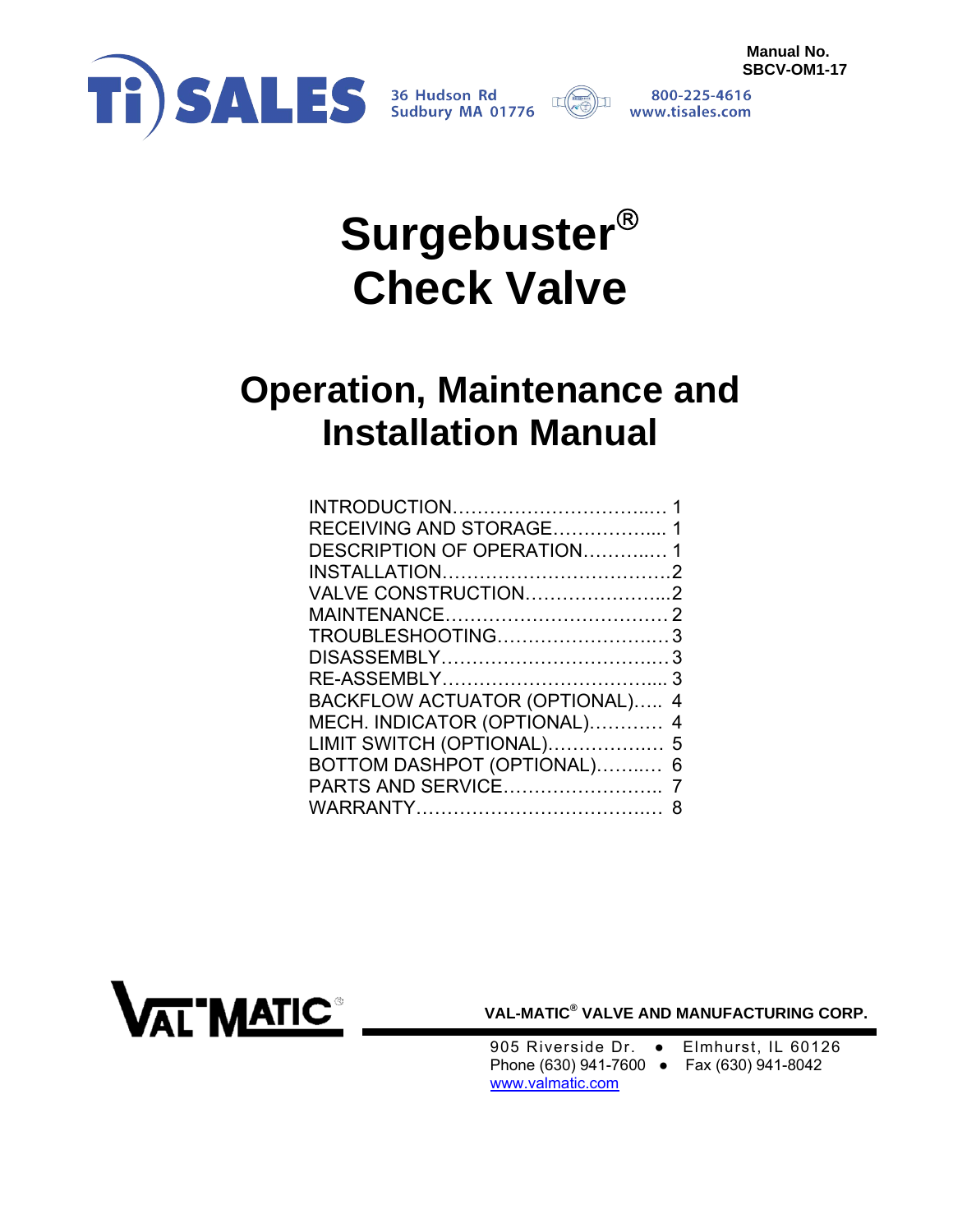## <span id="page-1-0"></span>**VAL-MATIC'S SURGEBUSTER<sup>®</sup> CHECK VALVE OPERATION, MAINTENANCE AND INSTALLATION**

## **INTRODUCTION**

The Surgebuster<sup>®</sup> Check Valve has been designed to give years of trouble-free operation. This manual will provide you with the information needed to properly install and maintain the valve and to ensure a long service life. The valve is opened by the fluid flow in one direction and closes automatically to prevent flow in the reverse direction.

An optional backflow actuator may be mounted on the bottom of the valve to allow manual backflow through the valve in the reverse direction.

Optional Mechanical Indicators and Limit Switches may be mounted on the valve cover to provide local and remote position indication.

The valve is of the swing check type utilizing an angled seat and fully encapsulated, resilient disc. It is capable of handling a wide range of fluids including flows containing suspended solids. The Size, Flow Direction, Maximum Working Pressure, and Series No. are stamped on the nameplate for reference.

#### **CAUTION**

**Do not use valve for line testing at pressures higher than nameplate rating or damage to valve may occur.** 

The "Maximum Working Pressure" is the nonshock pressure rating of the valve at  $150^{\circ}$ F. The valve is not intended as an isolation valve for line testing above the valve rating.

## **RECEIVING AND STORAGE**

Inspect valves upon receipt for damage in shipment. Unload all valves carefully to the ground without dropping. Do not allow lifting slings or chains to come in contact with the seat area; use eyebolts or rods through the flange holes on large valves.

#### **WARNING**

**Do not use threaded holes in cover for lifting the valve. Serious injury may result.** 

Valves should remain crated, clean and dry until installed to prevent weather related damage. For long term storage greater than six months, the rubber surfaces of the disc should be coated with a thin film of FDA approved grease. Do not expose disc to sunlight or ozone for any extended period.



FIGURE 1. SURGEBUSTER<sup>®</sup> CHECK VALVE

## **DESCRIPTION OF VALVE OPERATION**

The valve is designed to prevent reverse flow automatically. During system flow conditions, the movement of the fluid forces the disc to the open position allowing 100% un-restricted flow area through the valve. Under reverse flow conditions, the disc rapidly returns to the closed position to prevent reverse flow.

Several optional features are a backflow actuator, mechanical indicator, and limit switch. All of these options ship loose of the valve and require field installation.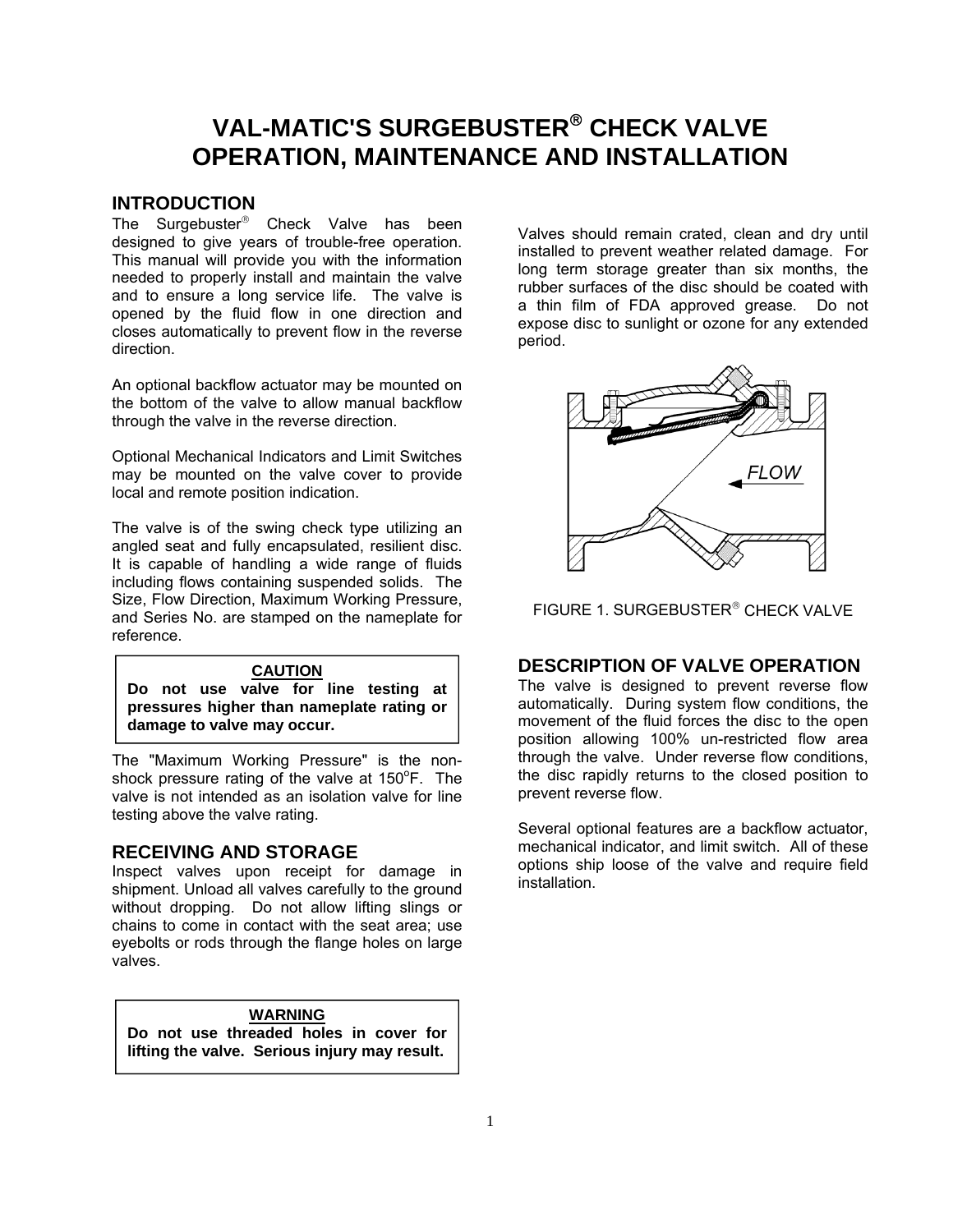## <span id="page-2-0"></span>**INSTALLATION**

Correct installation of the Surgebuster<sup>®</sup> important for proper operation. It may be installed in either horizontal or vertical flow-up applications. However, when horizontal, the valve must be installed with the nameplate facing up and the cover level. In all installations, the flow arrow cast in the valve cover must be pointed in the direction of flow during normal system operation.

FLANGED ENDS: Flanged valves can be mated with raised or flat-faced pipe flanges equipped with full-face or ring-type resilient gaskets. The valve and adjacent piping must be supported and aligned to prevent cantilevered stress on the valve. Once the flange bolts or studs are lubricated and inserted around the flange, tighten them uniformly hand tight. The tightening of the bolts should then be done in graduated steps using the **crossover tightening** method. Recommended lubricated torque values for use with resilient gaskets (75 durometer) are given in Table 1. If leakage occurs, allow gaskets to absorb fluid and check torque and leakage after 24 hours.

Do not exceed bolt rating or extrude gasket.

| <b>CAUTION</b>                            |
|-------------------------------------------|
| The use of ring gaskets or excessive bolt |
| torque may damage valve flanges.          |
|                                           |

| <b>Table 1. Flange Bolts Torques</b> |                         |                                     |                                  |
|--------------------------------------|-------------------------|-------------------------------------|----------------------------------|
| <b>Valve</b><br>Size (in)            | <b>Bolt Dia</b><br>(in) | Recom.<br><b>Torque</b><br>(ft-Ibs) | Max<br><b>Torque</b><br>(ft-Ibs) |
| 3                                    | 5/8                     | 25                                  | 90                               |
| 4                                    | 5/8                     | 25                                  | 90                               |
| 6                                    | 3/4                     | 30                                  | 150                              |
| 8                                    | 3/4                     | 40                                  | 150                              |
| 10                                   | 7/8                     | 45                                  | 205                              |
| 12                                   | 7/8                     | 65                                  | 205                              |
| 14                                   |                         | 80                                  | 300                              |
| 16                                   | 1                       | 80                                  | 300                              |
| 18                                   | 1 1/8                   | 100                                 | 425                              |
| 20                                   | 1 1/8                   | 100                                 | 425                              |
| 24                                   | 11/4                    | 150                                 | 600                              |
| 30                                   | 1 1/4                   | 160                                 | 600                              |
| 36                                   | 1/2                     | 300                                 | 900                              |
| 42                                   | 1/2                     | 300                                 | 900                              |
| 48                                   | 1/2                     | 300                                 | 1000                             |

## **VALVE CONSTRUCTION**

The standard Surgebuster<sup>®</sup> Check Valve is constructed of rugged cast iron with a rubber encapsulated disc. See the specific Materials List submitted for the order if other than standard cast iron construction. The disc is the only moving part assuring long life with minimal maintenance. The general details of construction are illustrated in Figure 2. The body (1) is flanged for connection to the pipeline with an open top sealed with a cast cover (2). The disc (3) and disc accelerator (13) are retained by the cover.



| <b>Item</b>             | <b>Description</b> | <b>Material</b>               |
|-------------------------|--------------------|-------------------------------|
|                         | Body               | Ductile Iron - 250 psi        |
|                         |                    | Cast Iron - 150 psi           |
| 2<br>Cover              |                    | Ductile Iron - 250 psi        |
|                         |                    | Cast Iron - 150 psi           |
| 3                       | Disc*              | Steel with Buna-N Facing      |
|                         | Cover Seal*        | <b>Buna-N or Non-Asbestos</b> |
| 5                       | Cover Bolt         | <b>Alloy Steel</b>            |
| 13                      | Accelerator        | <b>Stainless Steel</b>        |
| *Recommended Spare Part |                    |                               |

FIGURE 2. CHECK VALVE CONSTRUCTION

## **MAINTENANCE**

The SurgeBuster<sup>®</sup> Check Valve requires no scheduled lubrication or maintenance. For service or inspection, the valve can be serviced without removal from the line.

VALVE INSPECTION: If inspection of the valve is required, follow the Disassembly Instructions given on page 3.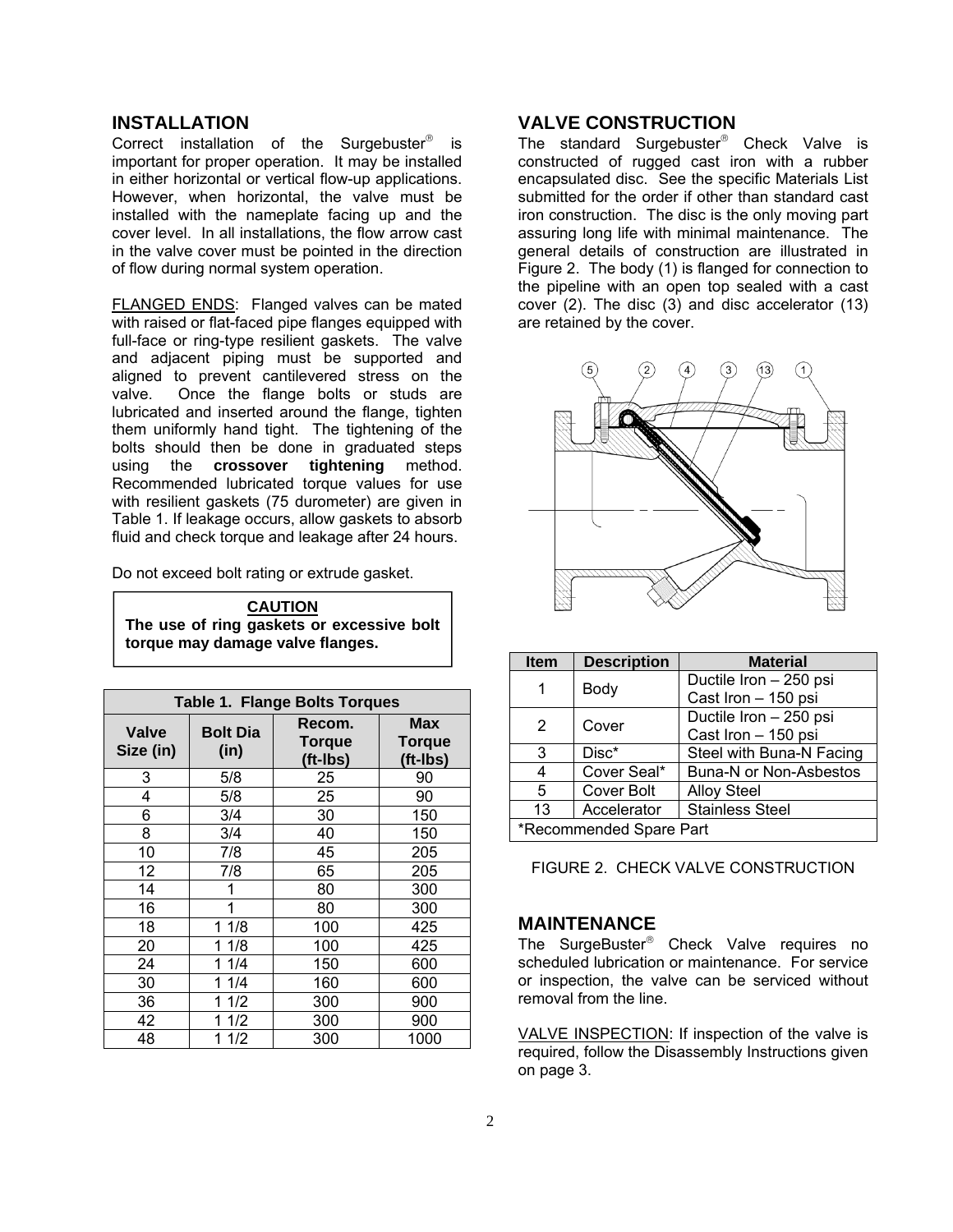## <span id="page-3-0"></span>**TROUBLESHOOTING**

Several problems and solutions are presented below to assist you in troubleshooting the valve assembly in an efficient manner.

- Leakage at Bottom Actuator: Remove line pressure and exercise actuator. If leak persists, replace seals in actuator; see the Backflow Actuator Seal Replacement Procedure on page 4.
- Leakage at Cover or Flanges: Tighten bolts, replace cover seal.
- · Valve Leaks when Closed: Inspect disc for damage and replace. Inspect metal seating surface and clean if necessary.
- Valve Does not Open: Check for obstruction in valve or pipeline; see Disassembly procedure on page 4. Operating pressure may be less than cracking pressure. If less than 0.5 psig, review application with factory.
- Valve Slams Closed: Add additional accelerator.

## **DISASSEMBLY**

The valve can be disassembled without removing it from the pipeline. Or for convenience, the valve can be removed from the line. All work on the valve should be performed by a skilled mechanic with proper tools and a power hoist for larger valves. Disassembly may be required to inspect the disc for wear or the valve for deposits.

#### **WARNING**

**The line must be drained before removing the cover or pressure may be released causing bodily harm.** 

- 1. Relieve pressure and drain the pipeline. Refer to Figure 2 on page 2. Remove the cover bolts (5) on the top cover.
- 2. Pry cover (2) loose and lift off valve body. 14" and larger valves have tapped holes in cover for lifting eyes.
- 3. Remove disc (3) and inspect for cracks, tears or damage in rubber sealing surface.
- 4. Clean and inspect parts. Replace worn parts as necessary and lubricate parts with FDA grease.

## **RE-ASSEMBLY**

All parts must be cleaned. Gasket surfaces should be cleaned with a stiff wire brush in the direction of the serrations or machine marks. Worn parts, gaskets and seals should be replaced during reassembly.

- 1. Wipe clean and dry the seating surface on the body (1). Apply a coating of compatible (food grade) grease to the sealing bead on the disc (3). Lay disc (3) over seat with beaded seating surface directed down.
- 2. Lay disc accelerator (13) over center of disc hinge. If two accelerators are provided, stack them over the center of the disc hinge.
- 3. Lay cover gasket (4) and cover (2) over bolt holes and disc hinge. Where o-ring seal is provided, place o-ring into body groove. O-ring may be held in place with compatible grease for re-assembly. Food grade grease should be used for standard Buna-N o-rings. For EPDM o-rings, silicone grease should be used.
- 4. Insert lubricated bolts (5) noting that the bolts in the hinge area are longer than the other cover bolts.
- 5. Cover bolts should be tightened to the following specifications during assembly.

| <b>Table 2. Valve Cover Bolt Torque</b> |             |                 |
|-----------------------------------------|-------------|-----------------|
| Valve                                   | <b>Size</b> | Torque (ft-lbs) |
| $2" - 2.5"$                             | 1/2"        | 75              |
| 3"                                      | 7/16"       | 50              |
| 4"                                      | 1/2"        | 75              |
| 6"                                      | 5/8"        | 150             |
| 8"                                      | 5/8"        | 150             |
| 10"                                     | 7/8"        | 400             |
| 12-20"                                  | 7/8"        | 400             |
| 24"                                     | 1"          | 500             |
| 30"                                     | 11/8"       | 600             |
| 36"                                     | 11/4"       | 900             |
| 42"                                     | 11/2"       | 1400            |
| 48"                                     | 11/2"       | 1400            |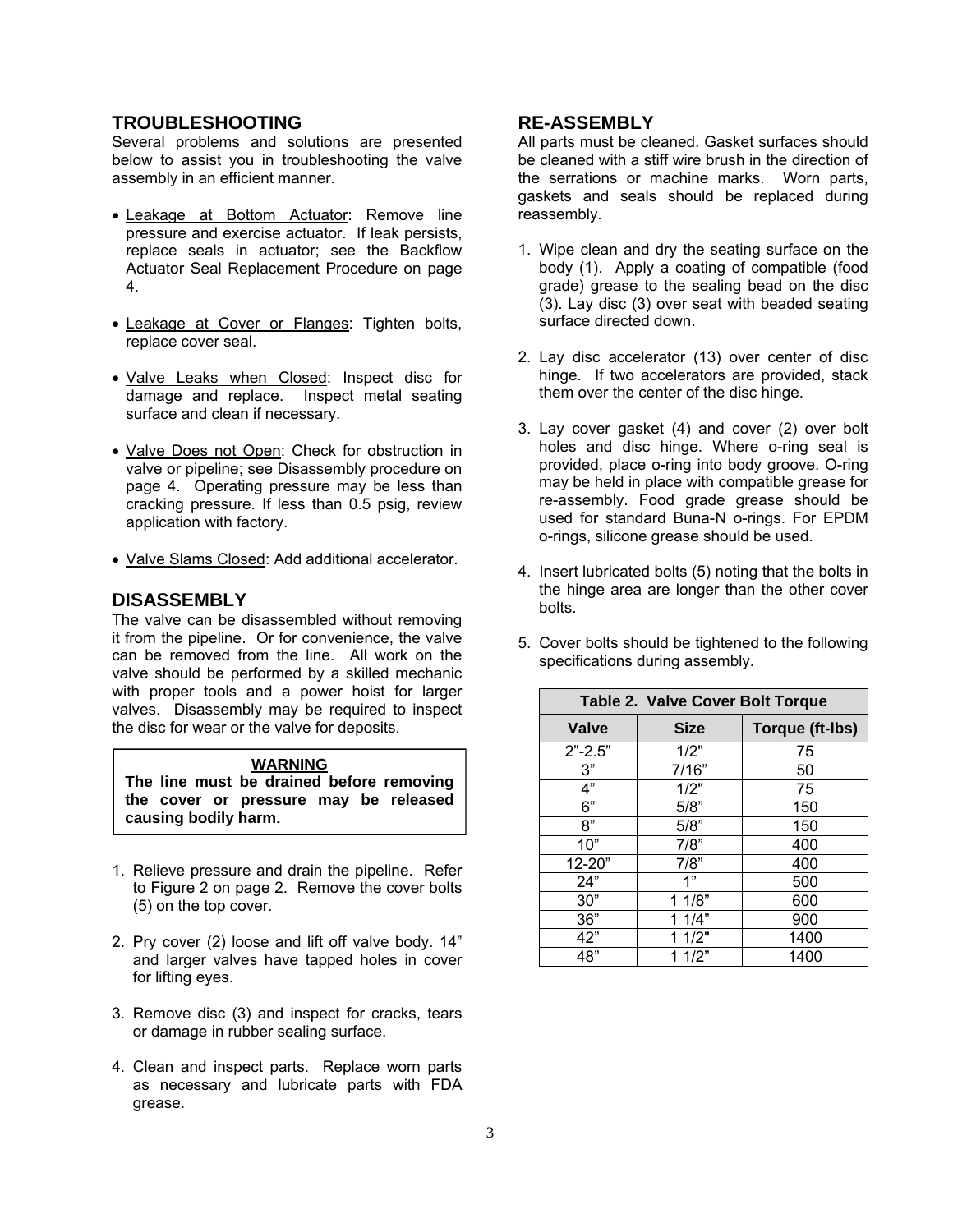## <span id="page-4-0"></span>**BACKFLOW ACTUATOR FIELD INSTALLATION AND MAINTENANCE (OPTIONAL)**

#### BACKFLOW ACTUATOR OPERATION:

An optional **backflow actuator** assembly is available which can be easily installed in the field. The actuator is not designed to operate at the valve's Maximum Working Pressure rating. Therefore, prior to using the actuator, close the pump isolation valve and bleed off line pressure. To operate, turn the handle clockwise. This will open the valve disc allowing backflow through the valve. The handle should turn easily. When the actuator is fully extended into the valve, the disc will be partially open. Upon completion of the back flushing operation, turn the handle counterclockwise and the valve will automatically return to the closed position. Lock the actuator in the closed position with the jam nut provided. The system is again ready for normal operation.

#### **WARNING**

**Relieve line pressure before using backflow actuator or damage may occur.** 

BACKFLOW ACTUATOR FIELD INSTALLATION: The backflow actuator is supplied as an optional assembly from the factory, which is shipped loose with the valve.

1. Depressurize and drain the pipeline.



- 2. Score the coating around and remove the pipe plug in the bottom boss of the valve. Valve must be restrained. Removal torque requires a 2-ft long socket wrench or ½"-sq. drive impact wrench at minimum. Pipe plugs on 8" and larger valves may require the use of a cheater bar in order to remove. Heating the pipe plug can loosen thread sealant and reduce torque. Valves can be provided with corrosion resistant plugs for lower removal torques on request.
- 3. Inspect the backflow rod and place in the nonextended position. (The rod should extend about 1" past the end of the brass bushing.) Apply Teflon thread sealant to brass threads.
- 4. Insert the threaded end of the assembly into the valve boss. Slowly turn the assembly into the boss taking care not to cross-thread the bushing. Continue turning the assembly into the valve for a tight fit.

## BACKFLOW ACTUATOR SEAL REPLACEMENT:

There are two parts (8 & 9) on the backflow actuator that are subject to wear. To replace the seals, the pipeline must first be depressurized and drained. Next, remove the backflow assembly from the valve by turning the brass bushing (6) counterclockwise. Disassemble the actuator as follows:

- 1. Remove one of the vinyl caps (12).
- 2. Remove the T-Handle (10) and jam nut (11) from the rod (7).
- 3. Remove the rod (7) from the bushing (6) by screwing in the rod fully clockwise and pull the rod through the valve end of the bushing (6).
- 4. Lubricate new seals with FDA approved grease and install in the bushing end grooves.
- 5. Clean, lubricate, and reinstall rod in bushing.
- 6. Re-install jam nut (11) and T-Handle (10).
- 7. Place vinyl cap (12) on handle (10).
- 8. Apply Teflon thread sealant to bushing and carefully thread into valve taking care not to cross-thread the bushing



FIGURE 3. BACKFLOW ACTUATOR ASSEMBLY

| <b>Backflow Actuator Parts List</b> |                    |                        |
|-------------------------------------|--------------------|------------------------|
| <b>Item</b>                         | <b>Description</b> | <b>Material</b>        |
| 6                                   | <b>Bushing</b>     | Lead-Free Brass        |
| 7                                   | Rod                | <b>Stainless Steel</b> |
| 8                                   | Rod Wiper*         | Molythane              |
| 9                                   | O-Ring             | Buna-N                 |
| 10                                  | Handle             | <b>Stainless Steel</b> |
| 11                                  | Jam Nut            | <b>Brass</b>           |
| 12                                  | $Cap*$             | Vinyl                  |
| *Recommended Spare Part             |                    |                        |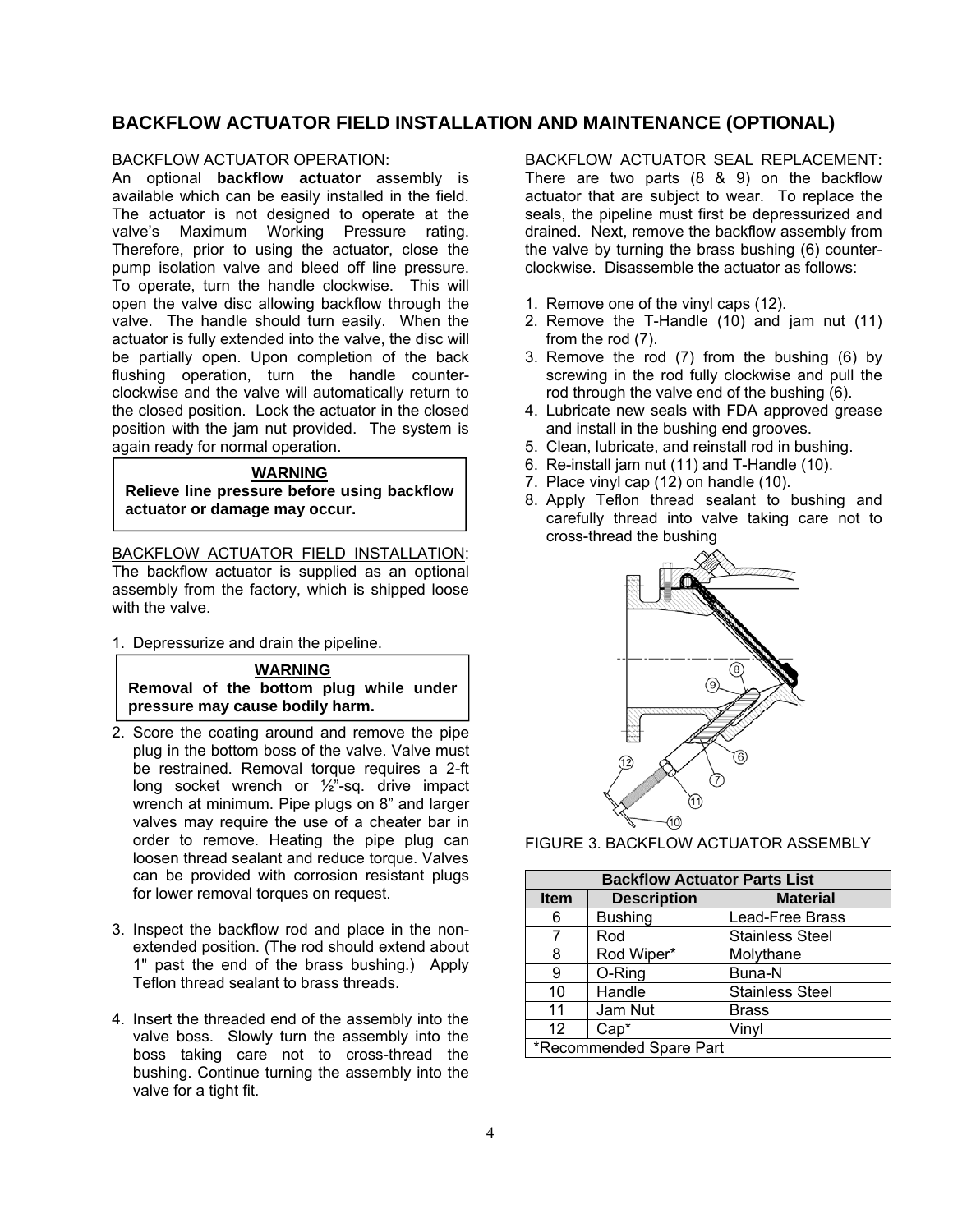## <span id="page-5-0"></span>**MECHANICAL INDICATOR (OPTIONAL)**

The mechanical indicator is an option that fits into the cover and can easily be installed in the field by going through the following steps. The mechanical indicator is used to visually indicate when the valve is opened or closed.

1. Depressurized and drain the pipe.

## **WARNING**

**Removal of the pipe plug while under pressure may cause bodily harm.** 

- 2. Score the coating around and remove the pipe plug from the cover. Valve must be restrained. Removal torque requires a 2-ft long socket wrench or ½"-sq. drive impact wrench at minimum. Heating the pipe plug can loosen thread sealant and reduce torque. Valves can be provided with corrosion resistant plugs for lower removal torques on request.
- 3. Apply pipe joint compound to indicator body (21) threads.
- 4. Insert the indicator body (21), without the indicator plate (27), into the valve cover and tighten. Make sure that two of the tapped holes in the indicator body (21) are aligned with the valve and pipeline. This will ensure proper orientation of the indicator plate.
- 5. Remove the two socket head screws (31) from the indicator body (21).
- 6. Slide the indicator plate (27) over the indicator rod (23) and spring (28).
- 7. Align the indicator plate (27) as shown on the back of this card and secure with the 5mm socket head screws (31).
- 8. Connect the spring (28) to the indicator plate (27) notch



FIGURE 4. MECHANICAL INDICATOR ASSEMBLY

| <b>Mechanical Indicator Parts List</b> |                    |                      |
|----------------------------------------|--------------------|----------------------|
| <b>Item</b>                            | <b>Description</b> | <b>Material</b>      |
| 21                                     | Body               | <b>Brass</b>         |
| 22                                     | <b>Bushing</b>     | <b>Brass</b>         |
| 23                                     | Rod                | Stainless Steel T316 |
| 27                                     | Plate              | Stainless Steel T316 |
| 28                                     | Spring             | Stainless Steel T302 |
| 32                                     | <b>Screws</b>      | Stainless Steel T316 |

## **LIMIT SWITCH (OPTIONAL)**

The limit switch is used in conjunction with the Mechanical Indicator. The standard limit switch is Allen Bradley #802B-CSACXSXC3. The limit switch is SCADA (Supervisory Control and Data Acquisition) compatible for applications requiring open/close indication.

#### NEMA Ratings: 1, 2, 4, 6, 6P, 12, 13

UL Ratings: 5 AMPS, 1/10 HP, 125 or 250 VAC, SPDT

Installation:

- 1. Attach limit switch assembly to indicator using the supplied screws (34) and bracket (31).
- 2. Position the assembly so that the switch trips when the valve is closed. The switch needs to be engaged approx. 15 degrees to trip.
- 3. Connect wiring to either the normally open or normally closed contact as shown in the schematic diagram.



FIGURE 5. LIMIT SWITCH ASSEMBLY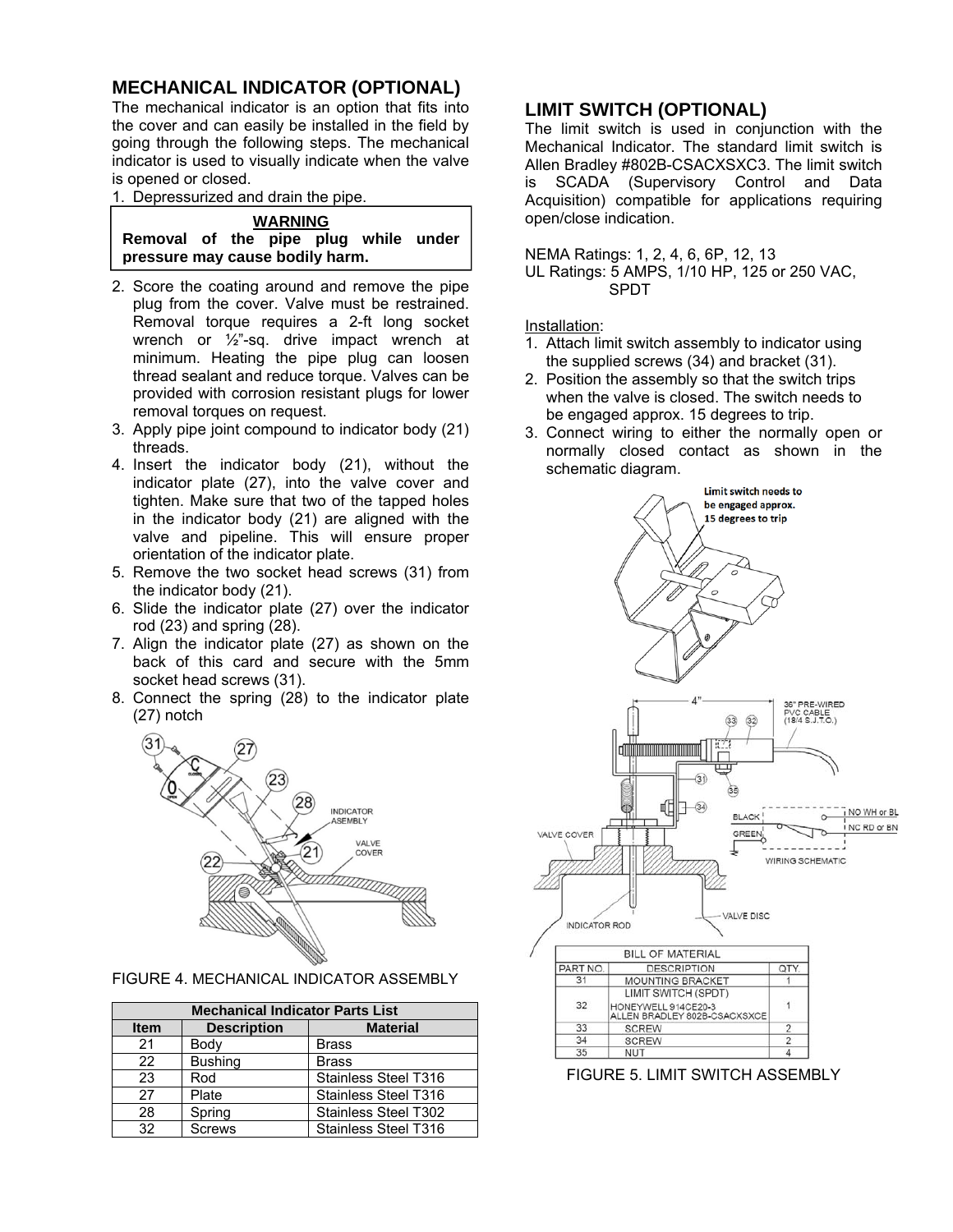## <span id="page-6-0"></span>**BOTTOM MOUNTED OIL DASHPOT FIELD INSTALLATION AND MAINTENANCE (OPTIONAL)**

DASHPOT FIELD INSTALLATION: The bottom dashpot is supplied as an optional assembly from the factory. This unit provides control of the disc's final 10% travel to the closed position to reduce valve slam and water hammer. The 10% travel time is adjustable between 1 and 5 seconds.

1. Depressurize and drain the valve and pipeline.

## **WARNING Removal of the bottom plug while under pressure may cause bodily harm.**

- 2. Score the coating around and remove the pipe plug in the bottom boss of the valve. Valve must be restrained. Removal torque requires a 2-ft long socket wrench or ½"-sq. drive impact wrench at minimum. Pipe plugs on 8" and larger valves may require the use of a cheater bar in order to remove. Heating the pipe plug can loosen thread sealant and reduce torque. Valves can be provided with corrosion resistant plugs for lower removal torques on request.
- 3. Apply Teflon thread sealant or tape to brass threads on the dashpot. Insert the threaded end of the assembly into the valve boss. Slowly turn the assembly into the boss taking care not to cross-thread the bushing. Continue turning the assembly into the valve for a tight fit and so that the tank is upright.
- 4. Adjust the air pressure in the tank to be a minimum of 50 psi over the line pressure. Set the flow control valve in the mid position (i.e. 1 turn open). The dashpot rod should be extended and hold the disc open about 1 inch. The water line pressure will close the disc.



FIGURE 6. BOTTOM MOUNTED OIL DASHPOT

## CHECKING OIL AND GREASE LEVELS:

- 1. The check valve should be closed
- 2. The air in the oil reservoir must be bled from the reservoir, using the air fill valve mounted on the reservoir.
- 3. Remove the pipe plug from the oil reservoir fill port.
- 4. Add hydraulic fluid equal to Mobil #DTE 24 until fluid is up to level indicated on the reservoir. Replace pipe plug.
- 5. Recharge the reservoir with air pressure to a minimum of 50 psi over the water line pressure.
- 6. The grease level cannot be checked but it is recommended that the grease fitting be charged with grease twice a year. Use a cartridge grease gun and pump grease into the fitting using two full strokes. An FDA approved grease should be used.

DASHPOT SEAL REPLACEMENT: There are several seals in the unit that may require replacement.

- 1. Depressurize and drain the valve and pipeline.
- 2. Unscrew the dashpot from the valve and remove the 4 bolts holding the dashpot spacer.
- 3. Replace the (2) rod wipers and o-ring seal.
- 4. If the oil cylinder is leaking oil, tighten the tie rod nuts. The cylinder should be returned to the factory for rebuilding.
- 5. Reinstall the unit as listed above for a new unit.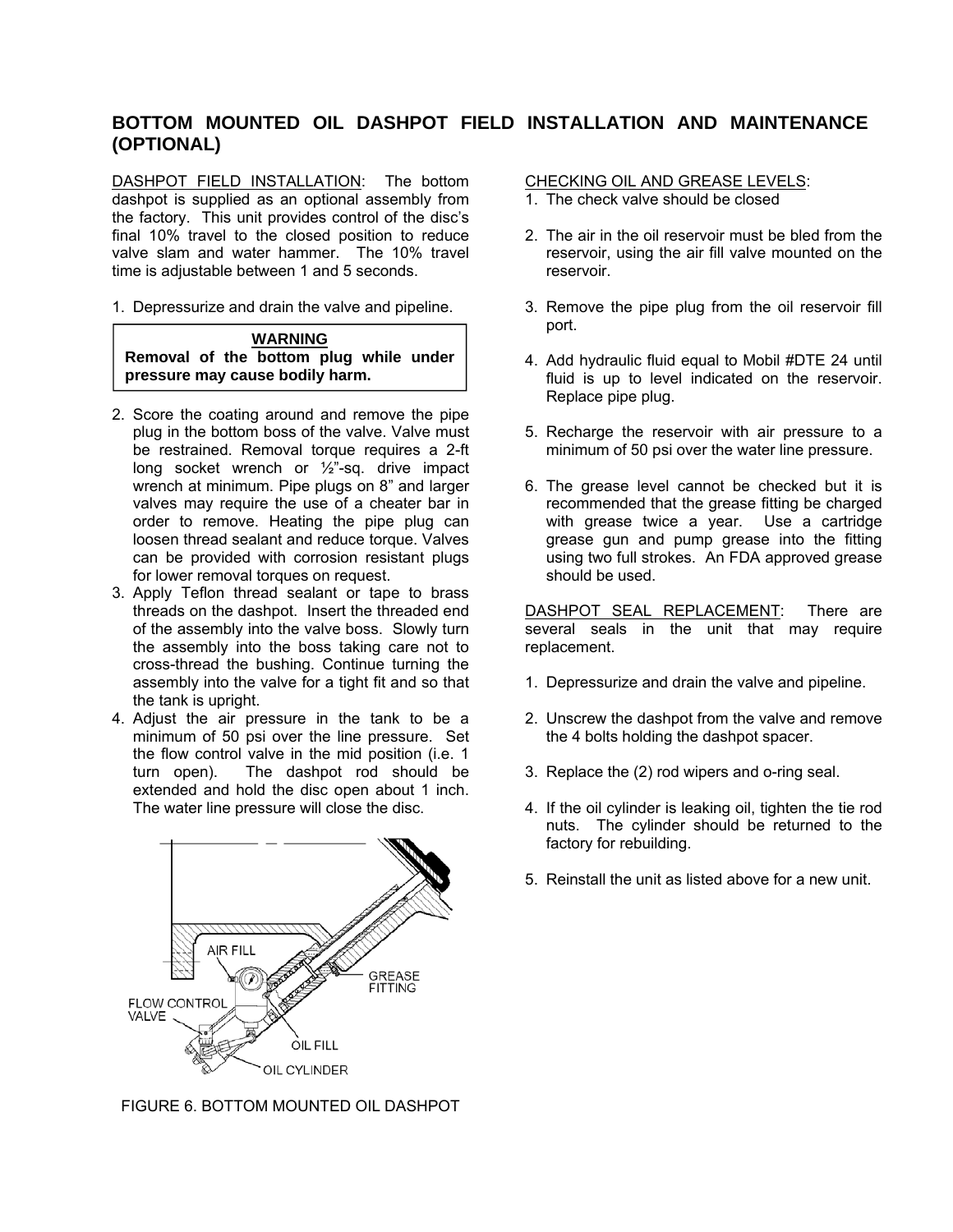<span id="page-7-0"></span>HANDPUMP OPERATION: The Dashpot may be equipped with a hand pump as shown in Figure 7. The hand pump can be used to drive the valve partially open using hydraulic oil pressure.

- 1. To open the Check Valve, close the round Release Knob (turn clockwise 3 turns), insert the pump handle into the pump, and stroke the pump several times.
- 2. To close the Check Valve, open the Release Knob (turn counterclockwise 3 turns) to release the oil pressure.

Hand pump: Simplex Series P1000.



FIGURE 7. DASHPOT WITH HANDPUMP

## **PARTS AND SERVICE**

Parts and service are available from your local representative or the factory. Make note of the valve Model No. and Working Pressure located on the valve nameplate and contact:

Val-Matic Valve and Mfg. Corp. 905 Riverside Drive Elmhurst, IL 60126 Phone: (630) 941-7600 Fax: (630) 941-8042 www.valmatic.com

A sales representative will quote prices for parts or arrange for service as needed.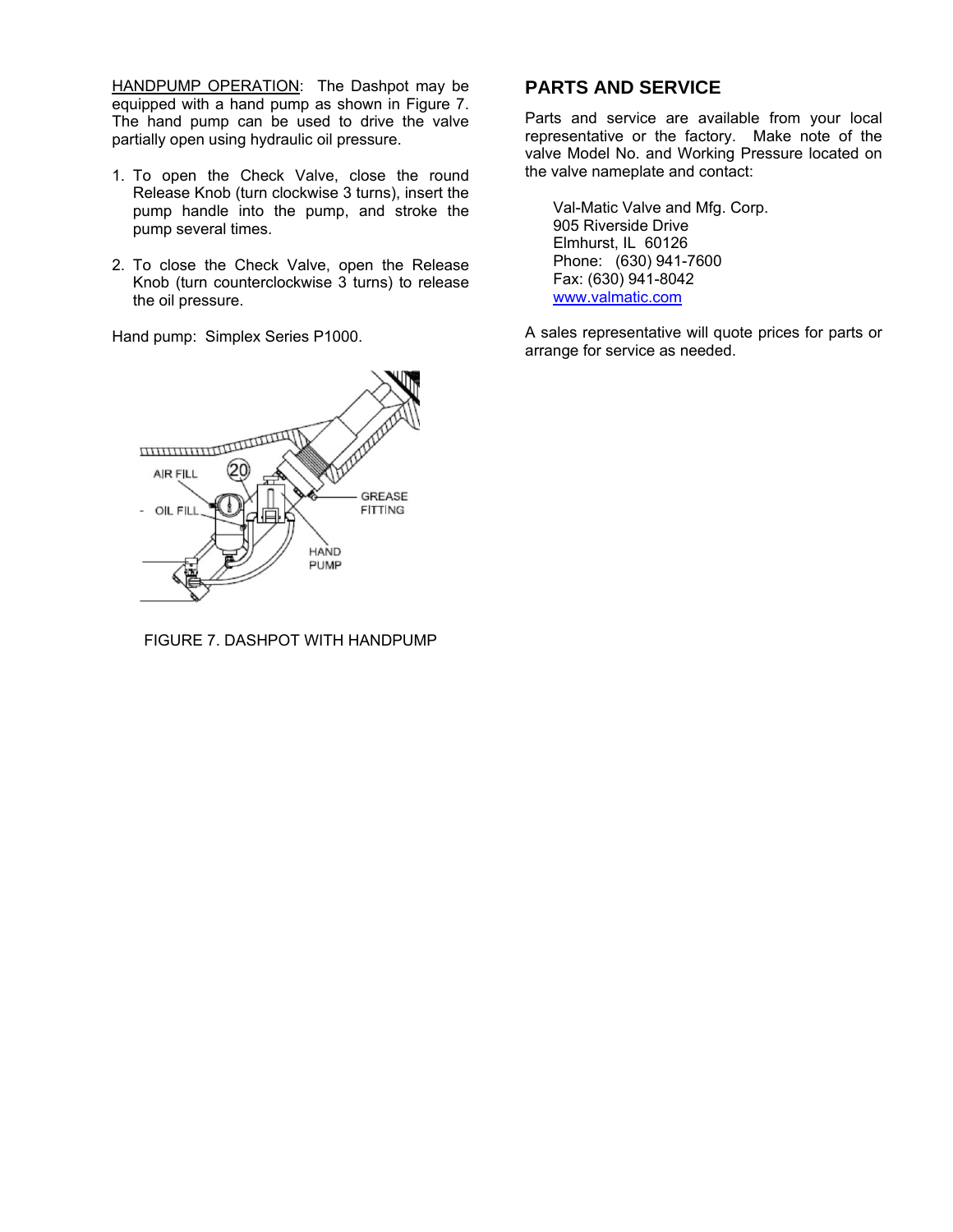## **VAL-MATIC SURGEBUSTER LIMITED WARRANTY**

<span id="page-8-0"></span>Val-Matic Valve and Manufacturing Corporation warrants the Surgebuster to outperform any manufacturer's normally equipped Air Cushion, Weight and Lever Swing Check Valve with respect to surge pressure normally generated by check valve closure for installations within the manufacturer's published ratings of the valve with regard to pressure, temperature and installation orientation. Should the Val-Matic Surgebuster fail to outperform any Air Cushion, Weight and Lever Swing Check Valve during a period of twelve (12) months from the date of installation or eighteen (18) months from the date of shipment, whichever comes first, Val-Matic shall pay for the cost of replacement of the Surgebuster with a comparably rated Air Cushion, Weight and Lever Swing Check valve. This warranty is subject to the following restrictions:

- 1. This warranty shall not apply when valve performance is or has been affected by misuse, abuse or negligence in either installation, operation or maintenance.
- 2. This warranty shall not apply to the cost of maintenance, adjustment, or installation of the Surgebuster.
- 3. The Surgebuster shall not be operated outside the specifications as published by Val-Matic.
- 4. Notices of claims against this warranty must be sent via certified mail to Val-Matic within 15 days of the first instance of an event giving rise to a possible claim against this warranty. Val-Matic shall have the right to test and adjust the Surgebuster and any replacement valve in the customer's application with the system operating thru full on/off cycles as needed.
- 5. If the customer replaces a Surgebuster valve pursuant to this warranty, the installation and application of the new valve must be identical to that of the valve being replaced in all respects, including, but not limited to, location and placement of the Surgebuster valve. Val-Matic shall in no event be liable for costs or expenses in excess of the cost of the replacement valve.
- 6. This warranty is limited to pressure surges generated by check valve closure under reverse flow conditions. It does not apply to pressure surges generated by other system dynamics.
- 7. If, after the customer replaces the Surgebuster with a normally equipped Air Cushion, Weight and Lever Swing Check Valve and Val-Matic tests such replacement valve in the customer's application, such tests shows the Surgebuster valve producing less surge pressure than the replacement valve, then the customer shall be responsible for the expenses incurred by Val-Matic. If the tests show the Surgebuster valve, after adjustment produced more surge pressure than the replacement valve, then Val-Matic shall reimburse customer for the documented cost of replacement of the Surgebuster valve.
- 8. Val-Matic's sole liability and the customer's sole remedy under this warranty and for any and all other claims arising out of the purchase and use of the Surgebuster valve shall be limited to replacement of the valve. In no event will Val-Matic be liable for consequential damages even if Val-Matic has been advised of the possibility of such damages. This warranty is expressly in lieu of any other expressed or implied warranties, including any implied warranty of merchantability or fitness for a particular purpose, and any other obligation on the part of Val-Matic.
- 9. If Val-Matic shall, at the request of the customer, render assistance of any kind in operating the valve, or any part of it, or in remedying any defects at the time, the assistance shall in no case be deemed an acknowledgment on Val-Matic's part of a breach by it of this warranty, or excuse for any failure of the customer to fully keep and perform the conditions of this warranty.
- 10. This warranty shall be construed according to the laws of the State of Illinois. Any actions brought to enforce this warranty must be brought in the state or federal courts located in Cook County, Illinois. The prevailing party in any litigation concerning this warranty shall be entitled to recover its reasonable attorney's fees and costs from the nonprevailing party.

#### **LIMITED WARRANTY**

All products are warranted to be free of defects in material and workmanship for a period of one year from the date of shipment, subject to the limitations below.

If the purchaser believes a product is defective, the purchaser shall: (a) Notify the manufacturer, state the alleged defect and request permission to return the product; (b) if permission is given, return the product with transportation prepaid. If the product is accepted for return and found to be defective, the manufacturer will, at his discretion, either repair or replace the product, f.o.b. factory, within 60 days of receipt, or refund the purchase price. Other than to repair, replace or refund as described above, purchaser agrees that manufacturer shall not be liable for any loss, costs, expenses or damages of any kind arising out of the product, its use, installation or replacement, labeling, instructions, information or technical data of any kind, description of product use, sample or model, warnings or lack of any of the foregoing. NO OTHER WARRANTIES, WRITTEN OR ORAL, EXPRESS OR IMPLIED, INCLUDING THE WARRANTIES OF FITNESS FOR A PARTICULAR PURPOSE AND MERCHANTABILITY, ARE MADE OR AUTHORIZED. NO AFFIRMATION OF FACT, PROMISE, DESCRIPTION OF PRODUCT OF USE OR SAMPLE OR MODEL SHALL CREATE ANY WARRANTY FROM MANUFACTURER, UNLESS SIGNED BY THE PRESIDENT OF THE MANUFACTURER. These products are not manufactured, sold or intended for personal, family or household purposes.